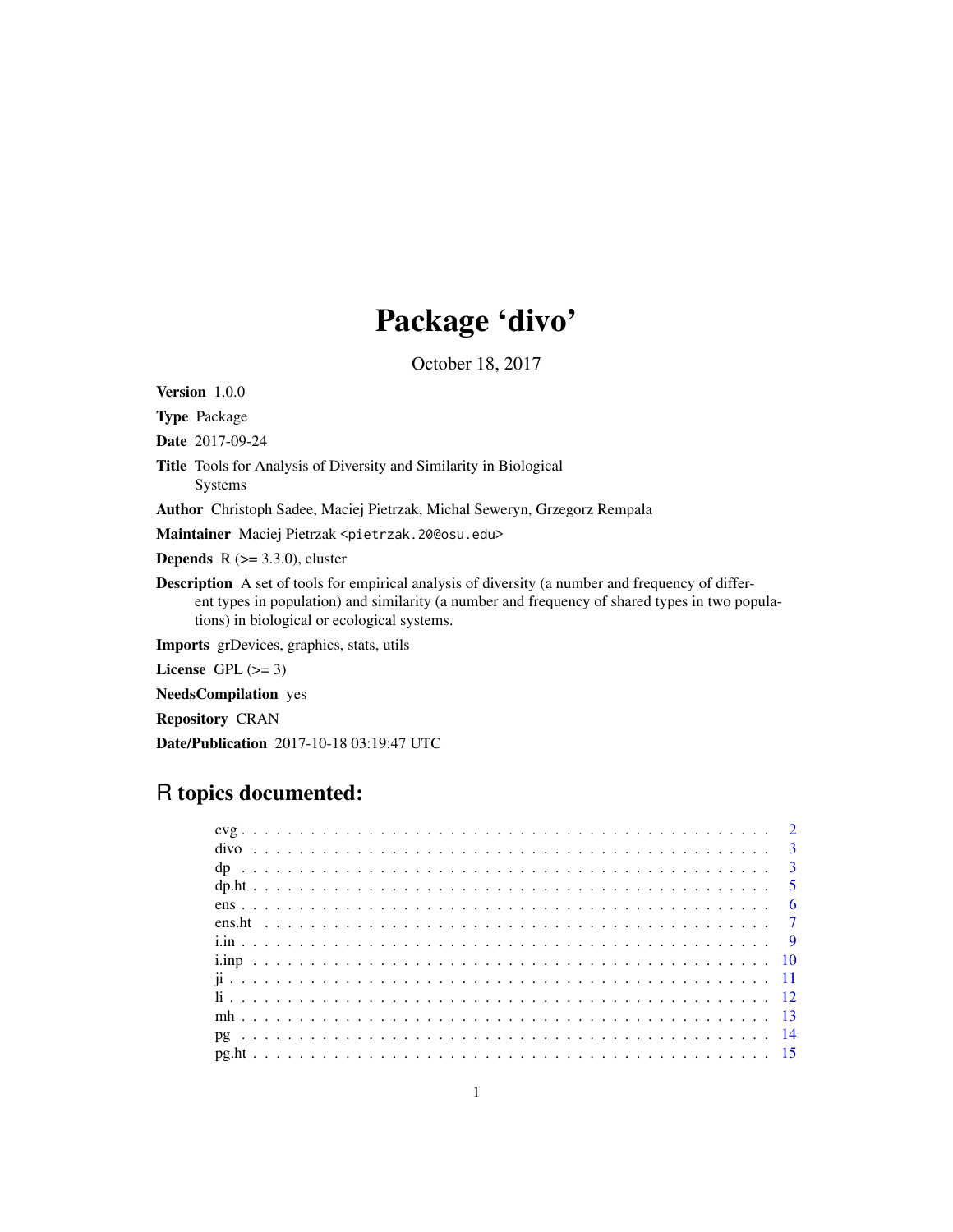<span id="page-1-0"></span>

#### $\bf 1$ ndex  $\bf 20$  $\bf 20$

<span id="page-1-1"></span>cvg *cvg Coverage*

#### Description

Calculates the sample coverage estimate using the Good-Turing formula. The sample coverage is an estimate of the probability of pulling a new species in the next draw, given a set of past observations For more details on CVG see Good I.J. (1953).

#### Usage

cvg(x)

#### Arguments

x a vector containing input population

#### Author(s)

Christoph Sadee, Maciej Pietrzak, Michal Seweryn, Grzegorz Rempala Maintainer: Maciej Pietrzak <pietrzak.20@osu.edu>

#### References

Good I.J. The population frequencies of species and the estimation of population parameters. (1953) Biometrika 40:237-64

Rempala G.A., Seweryn M. Methods for diversity and overlap analysis in T-cell receptor populations. (2013) J Math Biol 67:1339-68

#### Examples

data(TCR.Data)  $result \leftarrow cvg(x[,1])$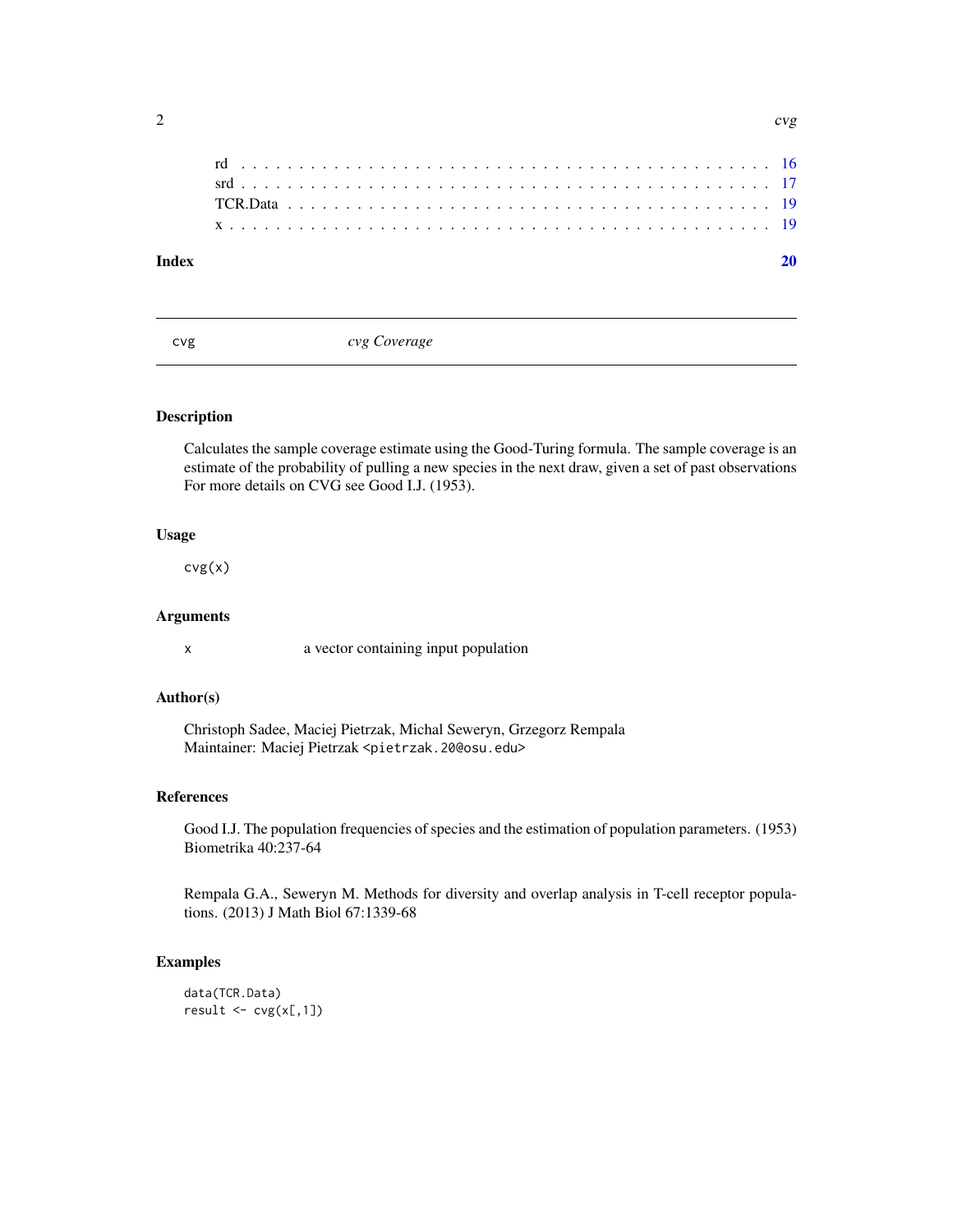<span id="page-2-0"></span>The package divo implements various algorithms for empirical analysis of diversity and similarity (overlap) in biological or ecological systems. The implemented indices of diversity and overlap are based both on the information-theoretic and geometric considerations. The indices have the capacity to naturally up-weight or down-weight rare and abundant population species counts, by applying the Good-Turing sample coverage correction. The functional version of a diversity index, the so-called diversity profile, is also implemented along with the diversity and overlap indices inversions known as the effective numbers of species (ENS).

#### For examples and detailed information on specific functions, see their manual pages:

| cvg      | Coverage                                                         |
|----------|------------------------------------------------------------------|
| dp       | Diversity Profile                                                |
| $dp.$ ht | Diversity Profile with the Horvitz-Thompson Correction           |
| ens      | <b>Effective Number of Species</b>                               |
| ens.ht   | Effective Number of Species with the Horvitz-Thompson Correction |
| i.in     | Information Index (I-index) for 2-Way Table                      |
| i.inp    | Information Index (I-index) for 2-Way, 2 Column Table            |
| ji       | Jaccard Index                                                    |
| Πi       | Sorensen Index                                                   |
| mh       | Morisita-Horn Index                                              |
| pg       | Power-Geometric Index                                            |
| pg.ht    | Power-Geometric Index with the Horvitz-Thompson Correction       |
| rd       | Renyi's Divergence                                               |
| srd      | Symmetrized Renyi's Divergence                                   |
|          |                                                                  |

#### Author(s)

Christoph Sadee, Maciej Pietrzak, Michal Seweryn, Grzegorz Rempala Maintainer: Maciej Pietrzak <pietrzak.20@osu.edu>

#### References

<span id="page-2-1"></span>Rempala G.A., Seweryn M. (2013) Methods for diversity and overlap analysis in T-cell receptor populations. J Math Biol 67:1339-68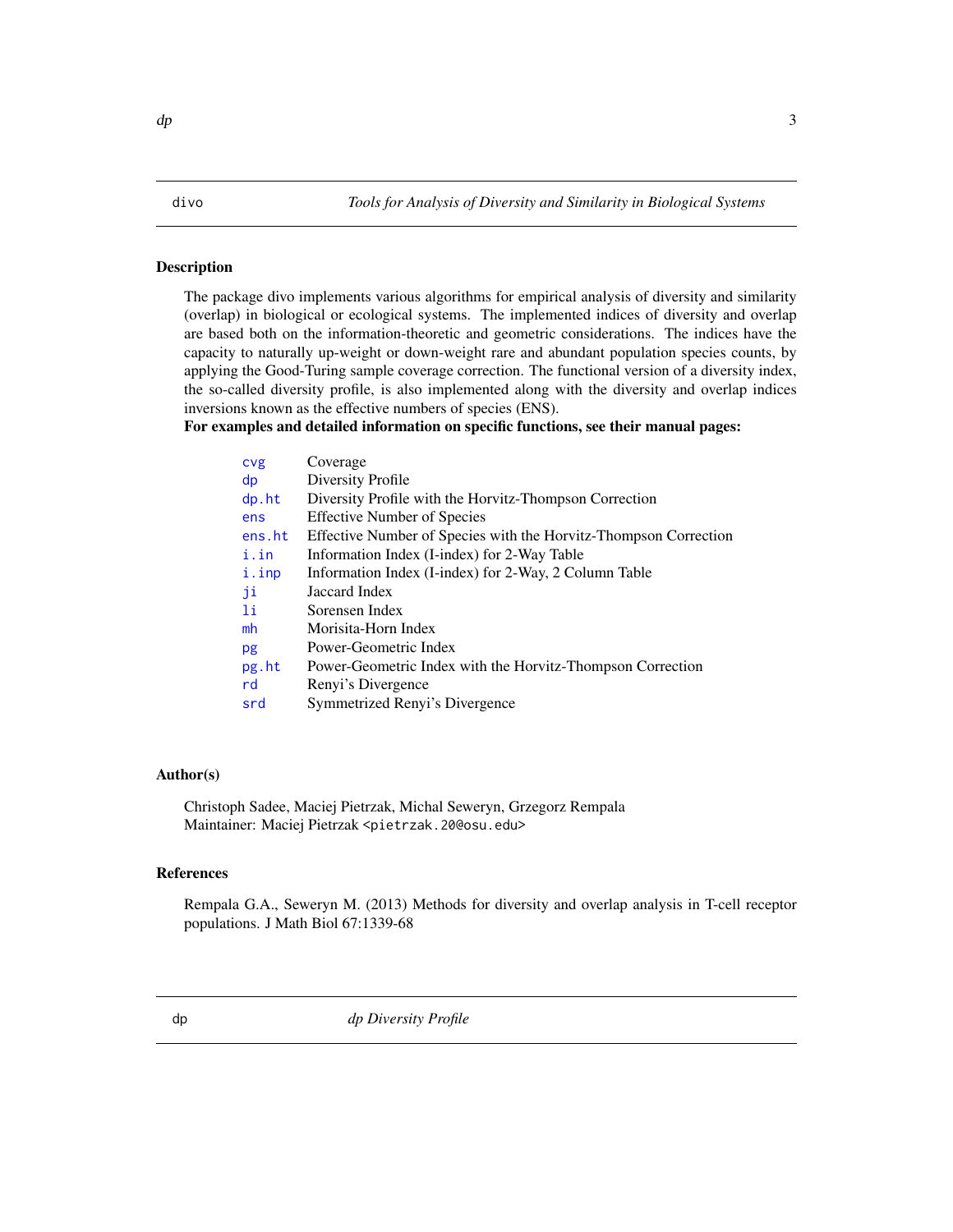Calculates diversity profile (DP) (Rempala and Seweryn 2013 or Tothmeresz 1995) using the Renyi entropy (Renyi 1961) as a diversity measure. The function calculates the Renyi entropy values for a given range of the Renyi index (the index should be greater than 0). When the index is less then one, the rare counts are up-weighted and when it is greater than one, the rare counts are down-weighted. Since the Renyi entropy is a non-increasing function of the index, the profile plot should be always non-increasing.

#### Usage

```
dp(x, alpha = seq(0.1, 2, 0.1), CI = 0.95, resample = 100,single_graph = FALSE, pooled_graph = FALSE, csv_output = FALSE,
PlugIn = FALSE, size = 1, CVG = FALSE, saveBootstrap = FALSE)
```
#### **Arguments**

| a matrix containing input populations                                                                                                                                                                                |
|----------------------------------------------------------------------------------------------------------------------------------------------------------------------------------------------------------------------|
| a vector containing alpha values, default = $seq(0.1, 2, 0.1)$                                                                                                                                                       |
| a vector containing alpha values multiplied by coverage; default = FALSE                                                                                                                                             |
| Confidence Interval default = $0.95$ , range $(0, 1)$                                                                                                                                                                |
| set number of repetitions, default = $100$                                                                                                                                                                           |
| $default = FALSE$ , plot of the Diversity Profile for each population; single_graph = 'fileName'<br>user-defined output file name                                                                                    |
| $default = FALSE, plot of the Diversity Profile for all populations; pooled-graph = 'fileName'$<br>user-defined output file name                                                                                     |
| save the result of the analysis as .CSV file, $default = FALSE$ ; $csv\_output = 'fileName'$<br>user-defined output file name                                                                                        |
| standard plug-in estimator, $default = FALSE$                                                                                                                                                                        |
| resampled fraction of the population, default $= 1$ (actual size of populations).<br>The value should not be smaller than 10% of population (size $= 0.1$ )                                                          |
| Saves bootstrap result to a file. Use saveBootstrap $=$ TRUE to save bootstrap<br>results to a Bootstrap folder in current directory; saveBootstrap = 'FolderName'<br>- saves bootstrap results to user-named folder |
|                                                                                                                                                                                                                      |

#### Author(s)

Christoph Sadee, Maciej Pietrzak, Michal Seweryn, Grzegorz Rempala Maintainer: Maciej Pietrzak <pietrzak.20@osu.edu>

#### References

Rempala G.A., Seweryn M. (2013) Methods for diversity and overlap analysis in T-cell receptor populations. J Math Biol 67:1339-68

Renyi P. (1961) On measures of information and entropy. In: Proceedings of the 4th Berkeley symposium on mathematics, statistics and probability, pp 547-61

Tothmeresz B. (1995) Comparison of different methods for diversity ordering. J Veget Sci 6:283-90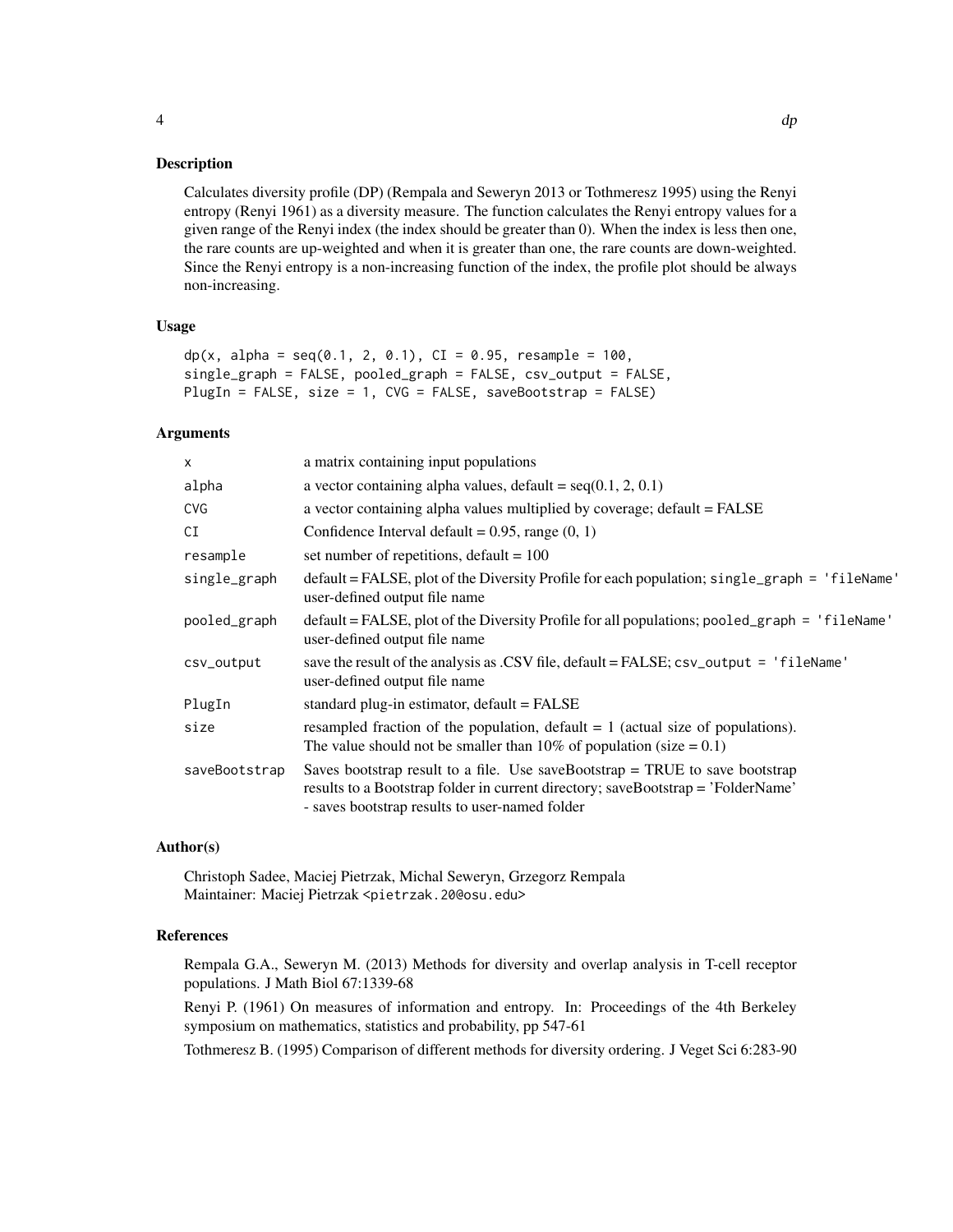#### <span id="page-4-0"></span> $dp.$ ht  $\frac{1}{2}$

#### Examples

data(TCR.Data) result  $\leq$  dp(x[,1:4], PlugIn = TRUE)

<span id="page-4-1"></span>dp.ht *dp.ht Diversity Profile with the Horvitz-Thompson Adjustment*

#### Description

Calculates diversity profile with the Horvitz-Thompson adjustment (DP-HT), as defined in Rempala and Seweryn (2013) using the Renyi entropy (Renyi 1961) as a diversity measure. The function calculates the Renyi entropy values for a given range of the Renyi index (the index should be greater than 0). When the index is less then one, the rare counts are up-weighted and when it is greater than one, the rare counts are down-weighted. Since the Renyi entropy is a non-increasing function of the index, the profile plot should be always non-increasing. For more information, see Rempala and Seweryn (2013).

#### Usage

```
dp.ht(x, alpha = seq(0.1, 2, 0.1), CI = 0.95, resample = 100,
single_graph = FALSE, pooled_graph = FALSE, csv_output = FALSE,
PlugIn = FALSE, size = 1, CVG = FALSE, saveBootstrap = FALSE)
```

| X             | a matrix containing input populations                                                                                                                                                                                |
|---------------|----------------------------------------------------------------------------------------------------------------------------------------------------------------------------------------------------------------------|
| alpha         | a vector containing alpha values, $\text{default} = \text{seq}(0.1, 2, 0.1)$                                                                                                                                         |
| <b>CVG</b>    | a vector containing alpha values multiplied by coverage; default = FALSE                                                                                                                                             |
| CI            | Confidence Interval default = $0.95$ , range $(0, 1)$                                                                                                                                                                |
| resample      | set number of repetitions, default = $100$                                                                                                                                                                           |
| single_graph  | $default = FALSE$ , plot of the Diversity Profile for each population; single_graph = 'fileName'<br>user-defined output file name                                                                                    |
| pooled_graph  | $default = FALSE$ , plot of the Diversity Profile for all populations; pooled_graph = $'fileName'$<br>user-defined output file name                                                                                  |
| csv_output    | save the result of the analysis as .CSV file, default = FALSE; csv_output = 'fileName'<br>user-defined output file name                                                                                              |
| PlugIn        | standard plug-in estimator, default = FALSE                                                                                                                                                                          |
| size          | resampled fraction of the population, default $= 1$ (actual size of populations).<br>The value should not be smaller than 10% of population (size $= 0.1$ )                                                          |
| saveBootstrap | Saves bootstrap result to a file. Use saveBootstrap $=$ TRUE to save bootstrap<br>results to a Bootstrap folder in current directory; saveBootstrap = 'FolderName'<br>- saves bootstrap results to user-named folder |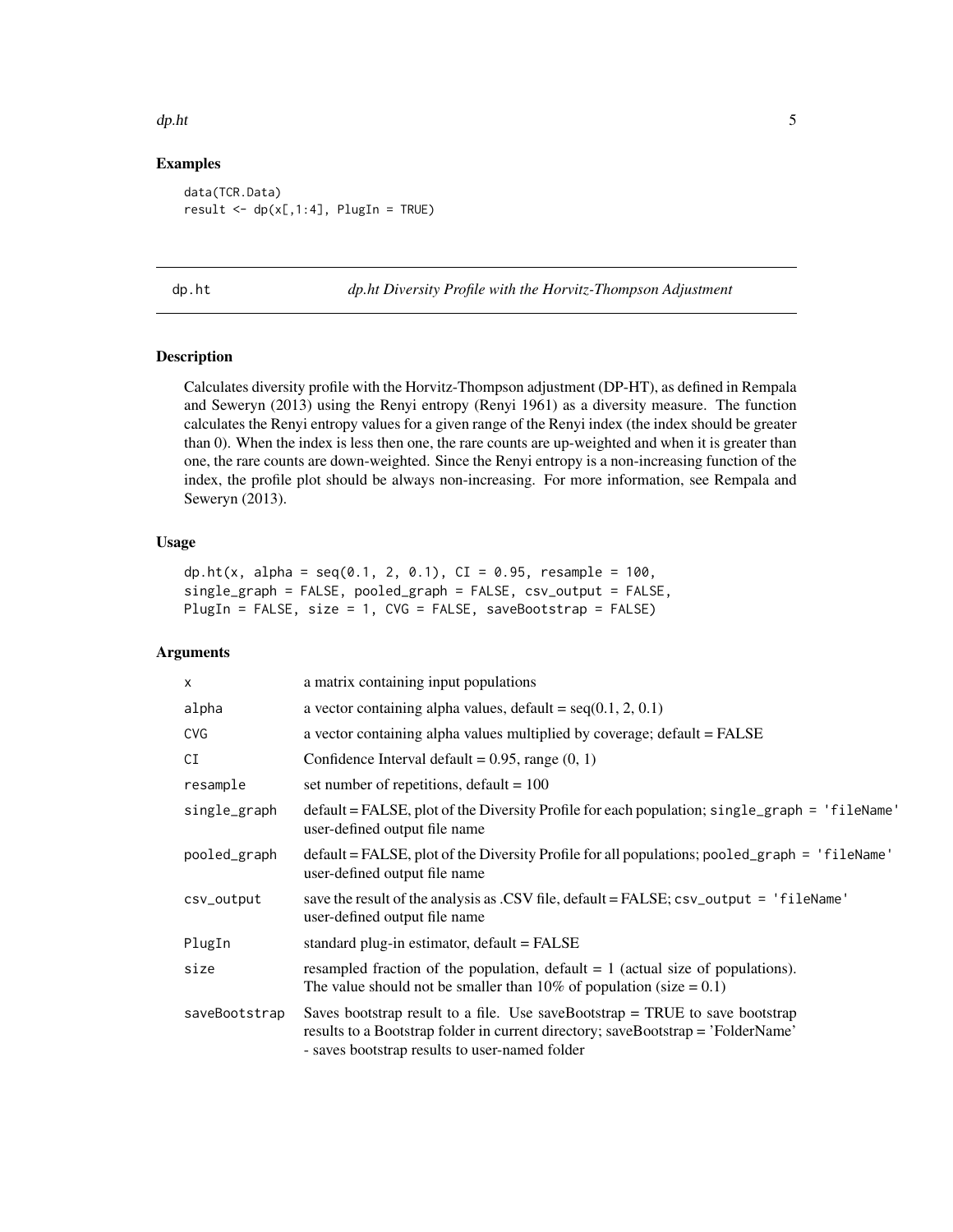#### <span id="page-5-0"></span>Author(s)

Christoph Sadee, Maciej Pietrzak, Michal Seweryn, Grzegorz Rempala Maintainer: Maciej Pietrzak <pietrzak.20@osu.edu>

#### References

Rempala G.A., Seweryn M. (2013) Methods for diversity and overlap analysis in T-cell receptor populations. J Math Biol 67:1339-68

Renyi P. (1961) On measures of information and entropy. In: Proceedings of the 4th Berkeley symposium on mathematics, statistics and probability, pp 547-61

Tothmeresz B. (1995) Comparison of different methods for diversity ordering. J Veget Sci 6:283-90

#### Examples

data(TCR.Data)  $result \leftarrow dp.ht(x, PlayerIugIn = TRUE)$ 

<span id="page-5-1"></span>ens *ens Effective Number of Species*

#### **Description**

Calculates diversity profile (DP) using the effective number of species (ENS) based on inverting the Renyi entropy. For any monotone diversity index (see, Rempala and Seweryn 2013) the ENS is defined as the size of a uniform population with the same index value as the current population. The ENS may be considered as a measure of population diversity expressed in the units of species counts. The ENS profile is calculated against the Renyi entropy index, which allows for a direct comparison with the diversity profile (as in [dp](#page-2-1)). The option of performing the Horvitz-Thompson correction is available in the function [ens.ht](#page-6-1). For more details on ENS, see Rempala and Seweryn (2013) or Jost (2006).

#### Usage

```
ens(x, alpha = seq(0.1, 2, 0.1), CI = 0.95, resample = 100,
single_graph = FALSE, pooled_graph = FALSE, csv_output = FALSE,
PlugIn = FALSE, size = 1, CVG = FALSE, saveBootstrap = FALSE)
```

| x        | a matrix containing input populations                                  |
|----------|------------------------------------------------------------------------|
| alpha    | a vector containing alpha values, default = $seq(0.1, 2, 0.1)$         |
| CVG      | a list containing alpha values multiplied by coverage; default = FALSE |
| СI       | Confidence Interval default = $0.95$ , range $(0, 1)$                  |
| resample | set number of repetitions, default $= 100$                             |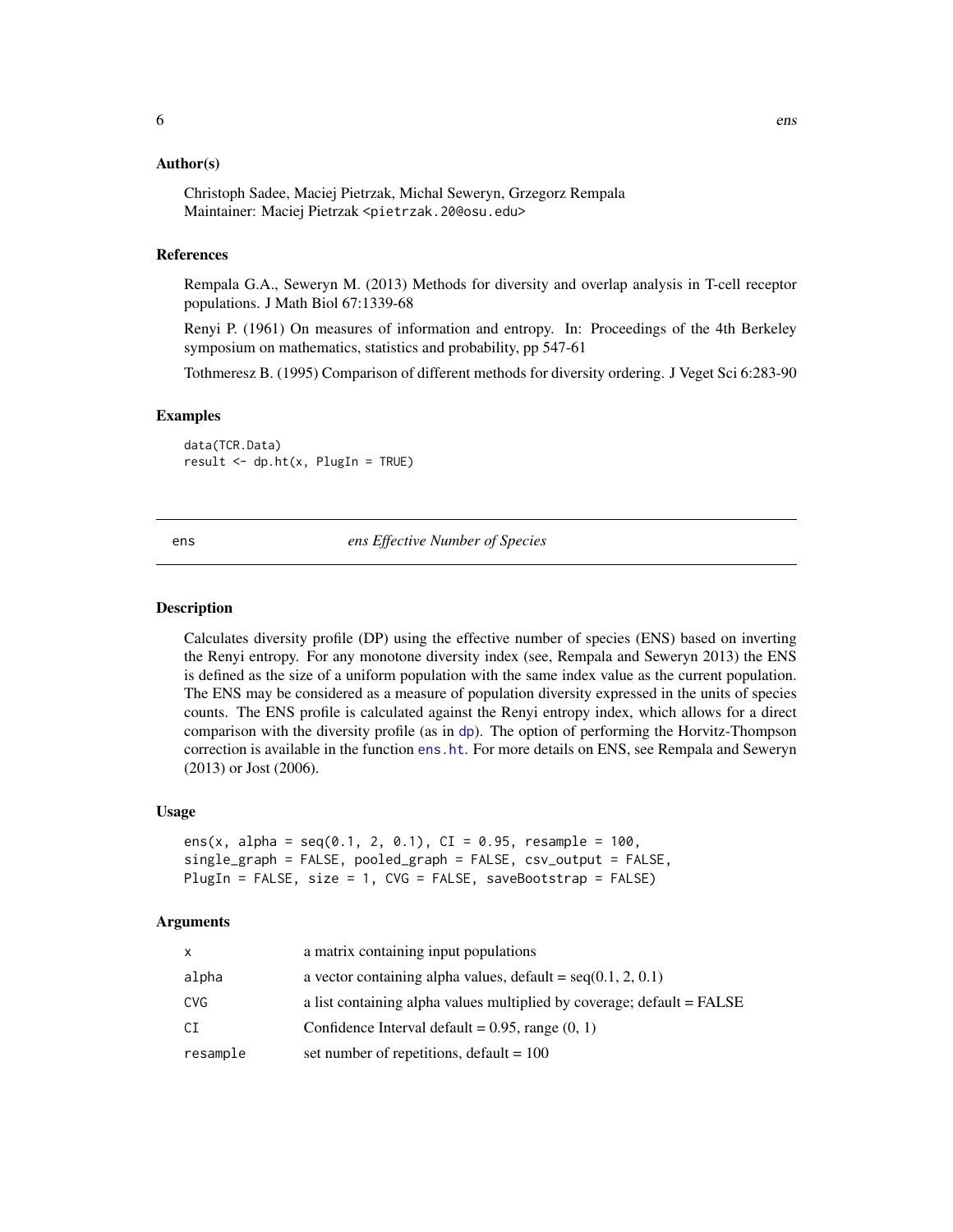#### <span id="page-6-0"></span>ens.ht 7

| $default = FALSE$ , plot of the Diversity Profile for each population; $single\_graph = 'fileName'$<br>user-defined output file name                                                                                 |
|----------------------------------------------------------------------------------------------------------------------------------------------------------------------------------------------------------------------|
| default = FALSE, plot of the Diversity Profile for all populations; pooled_graph = 'fileName'<br>user-defined output file name                                                                                       |
| save the result of the analysis as .CSV file, default = FALSE; csv_output = 'fileName'<br>user-defined output file name                                                                                              |
| standard plug-in estimator, $default = FALSE$                                                                                                                                                                        |
| resampled fraction of the population, default $= 1$ (actual size of populations).<br>The value should not be smaller than 10% of population (size $= 0.1$ )                                                          |
| Saves bootstrap result to a file. Use saveBootstrap $=$ TRUE to save bootstrap<br>results to a Bootstrap folder in current directory; saveBootstrap = 'FolderName'<br>- saves bootstrap results to user-named folder |
|                                                                                                                                                                                                                      |

#### Author(s)

Christoph Sadee, Maciej Pietrzak, Michal Seweryn, Grzegorz Rempala Maintainer: Maciej Pietrzak <pietrzak.20@osu.edu>

#### References

Jost L. (2006) Entropy and diversity. Oikos 113:363-75

Rempala G.A., Seweryn M. Methods for diversity and overlap analysis in T-cell receptor populations. (2013) J Math Biol 67:1339-68

#### Examples

data(TCR.Data) result <- ens(x, PlugIn = TRUE)

<span id="page-6-1"></span>ens.ht *ens.ht Effective Number of Species with the Horvitz-Thompson Correction*

#### **Description**

Calculates diversity profile (DP) using the effective number of species (ENS) based on inverting the Renyi entropy with the Horvitz-Thompson correction. For any monotone diversity index (see, e.g., Rempala and Seweryn 2013) the ENS is defined as the size of a uniform population with the same index value as the current population. The ENS may be considered as a measure of population diversity expressed in the units of species counts. The ENS profile is calculated against the Renyi entropy index, which allows for a direct comparison with the diversity profile (as in [dp](#page-2-1)). The ENS without the Horvitz-Thompson correction is available as function [ens](#page-5-1). For more details on ENS see Rempala and Seweryn (2013) or Jost (2006).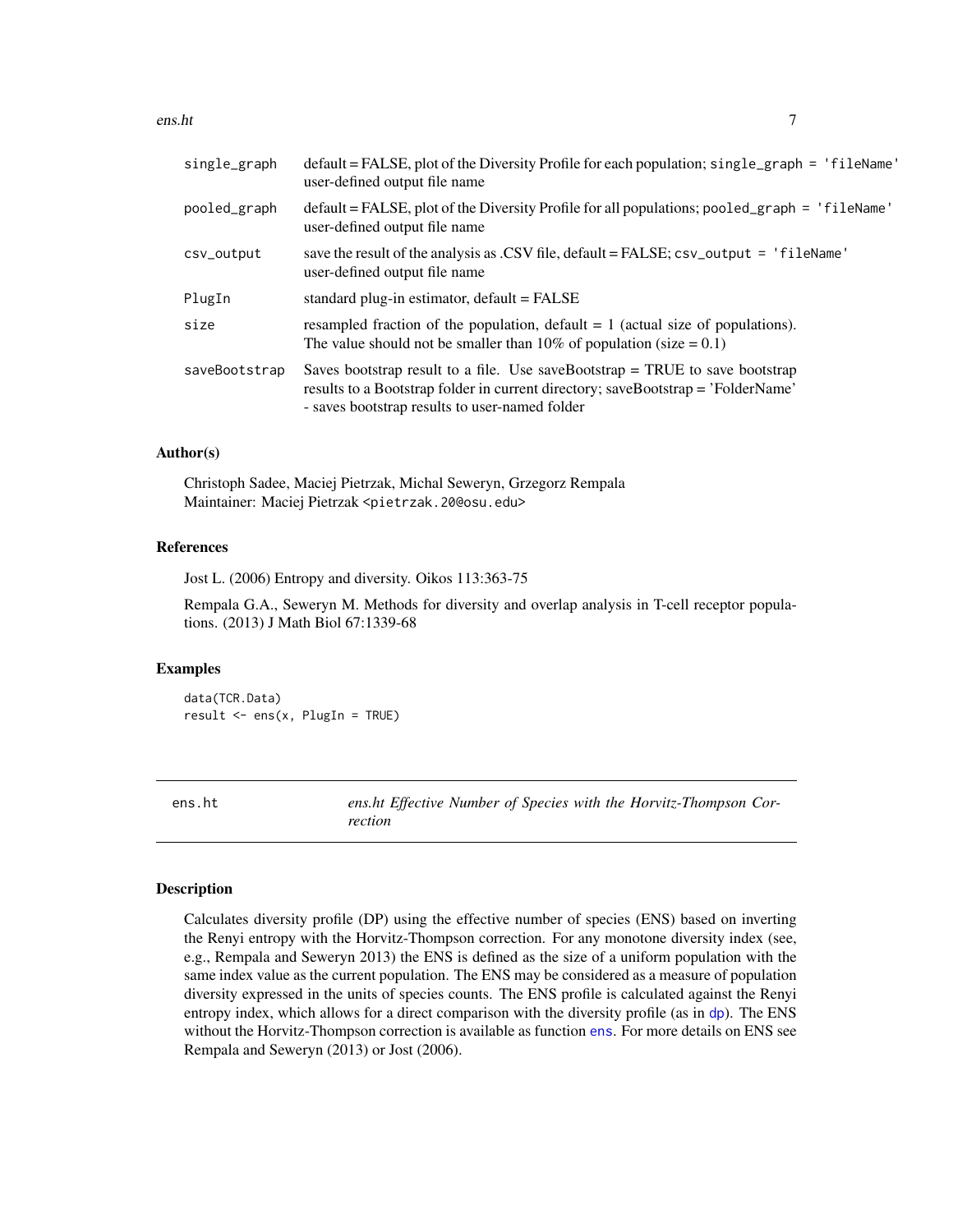#### Usage

```
ens.ht(x, alpha = seq(0.1, 2, 0.1), CI = 0.95, resample = 100,
single_graph = FALSE, pooled_graph = FALSE, csv_output = FALSE,
PlugIn = FALSE, size = 1, CVG = FALSE, saveBootstrap = FALSE)
```
#### Arguments

| X             | a matrix containing input populations                                                                                                                                                                                |
|---------------|----------------------------------------------------------------------------------------------------------------------------------------------------------------------------------------------------------------------|
| alpha         | a vector containing alpha values, $\text{default} = \text{seq}(0.1, 2, 0.1)$                                                                                                                                         |
| CVG           | a list containing alpha values multiplied by coverage; default = FALSE                                                                                                                                               |
| СI            | Confidence Interval default = $0.95$ , range $(0, 1)$                                                                                                                                                                |
| resample      | set number of repetitions, default = $100$                                                                                                                                                                           |
| single_graph  | $default = FALSE, plot of the Diversity Profile for each population; single-graph = 'fileName'$<br>user-defined output file name                                                                                     |
| pooled_graph  | $default = FALSE$ , plot of the Diversity Profile for all populations; pooled_graph = $'fileName'$<br>user-defined output file name                                                                                  |
| csv_output    | save the result of the analysis as .CSV file, default = FALSE; csv_output = 'fileName'<br>user-defined output file name                                                                                              |
| PlugIn        | standard plug-in estimator, default = FALSE                                                                                                                                                                          |
| size          | resampled fraction of the population, default $= 1$ (actual size of populations).<br>The value should not be smaller than 10% of population (size $= 0.1$ )                                                          |
| saveBootstrap | Saves bootstrap result to a file. Use saveBootstrap $=$ TRUE to save bootstrap<br>results to a Bootstrap folder in current directory; saveBootstrap = 'FolderName'<br>- saves bootstrap results to user-named folder |
|               |                                                                                                                                                                                                                      |

#### Author(s)

Christoph Sadee, Maciej Pietrzak, Michal Seweryn, Grzegorz Rempala Maintainer: Maciej Pietrzak <pietrzak.20@osu.edu>

#### References

Jost L. (2006) Entropy and diversity. Oikos 113:363-75

Rempala G.A., Seweryn M. Methods for diversity and overlap analysis in T-cell receptor populations. (2013) J Math Biol 67:1339-68

#### Examples

```
data(TCR.Data)
result \leq ens.ht(x, PlugIn = TRUE)
```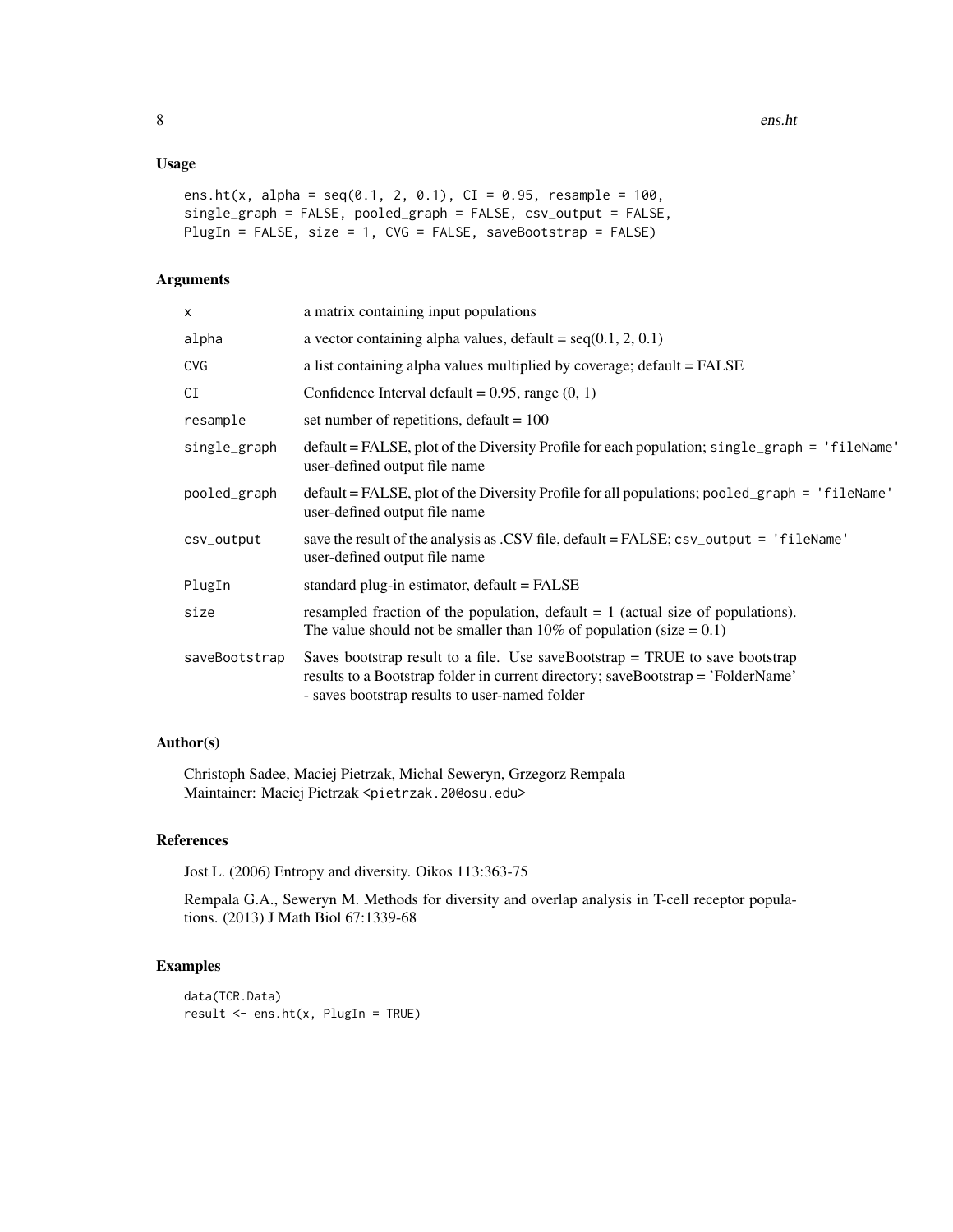<span id="page-8-1"></span><span id="page-8-0"></span>The I-index is a measure of overlap in two way tables based on the generalized mutual information statistic. The I-index measures dependence among columns of two-way tables, taking values between 0 and 1. It returns a value of zero when the table columns form an orthogonal system and a value of one when the table columns rank is one. The value of the parameter alpha is related to the structure of dependence, as described in Rempala and Seweryn (2013).

#### Usage

```
i.in(x, alpha = 1, CI = 0.95, resample = 100, PlugIn = FALSE, size = 1, CVG = FALSE,
saveBootstrap = FALSE)
```
#### Arguments

| $\mathsf{x}$  | a matrix containing input populations                                                                                                                                                                                |
|---------------|----------------------------------------------------------------------------------------------------------------------------------------------------------------------------------------------------------------------|
| alpha         | I index of order <i>alpha</i> , must be between 0 and 1, default = $0.5$                                                                                                                                             |
| <b>CVG</b>    | I index of order $alpha =$ coverage. If $CVG = TRUE$ argument $alpha$ is ignored;<br>$default = FALSE$                                                                                                               |
| CI            | Confidence Interval default = $0.95$ , range $(0, 1)$                                                                                                                                                                |
| resample      | set number of repetitions, default $= 100$                                                                                                                                                                           |
| PlugIn        | standard plug-in estimator, default = FALSE                                                                                                                                                                          |
| size          | resampled fraction of the population, default $= 1$ (actual size of populations).<br>The value should not be smaller than 10% of population (size $= 0.1$ )                                                          |
| saveBootstrap | Saves bootstrap result to a file. Use saveBootstrap $=$ TRUE to save bootstrap<br>results to a Bootstrap folder in current directory; saveBootstrap = 'FolderName'<br>- saves bootstrap results to user-named folder |

#### Author(s)

Christoph Sadee, Maciej Pietrzak, Michal Seweryn, Grzegorz Rempala Maintainer: Maciej Pietrzak <pietrzak.20@osu.edu>

#### References

Rempala G.A., Seweryn M. (2013) Methods for diversity and overlap analysis in T-cell receptor populations. J Math Biol 67:1339-68

#### Examples

data(TCR.Data) result  $\le$  i.in(x, resample = 50)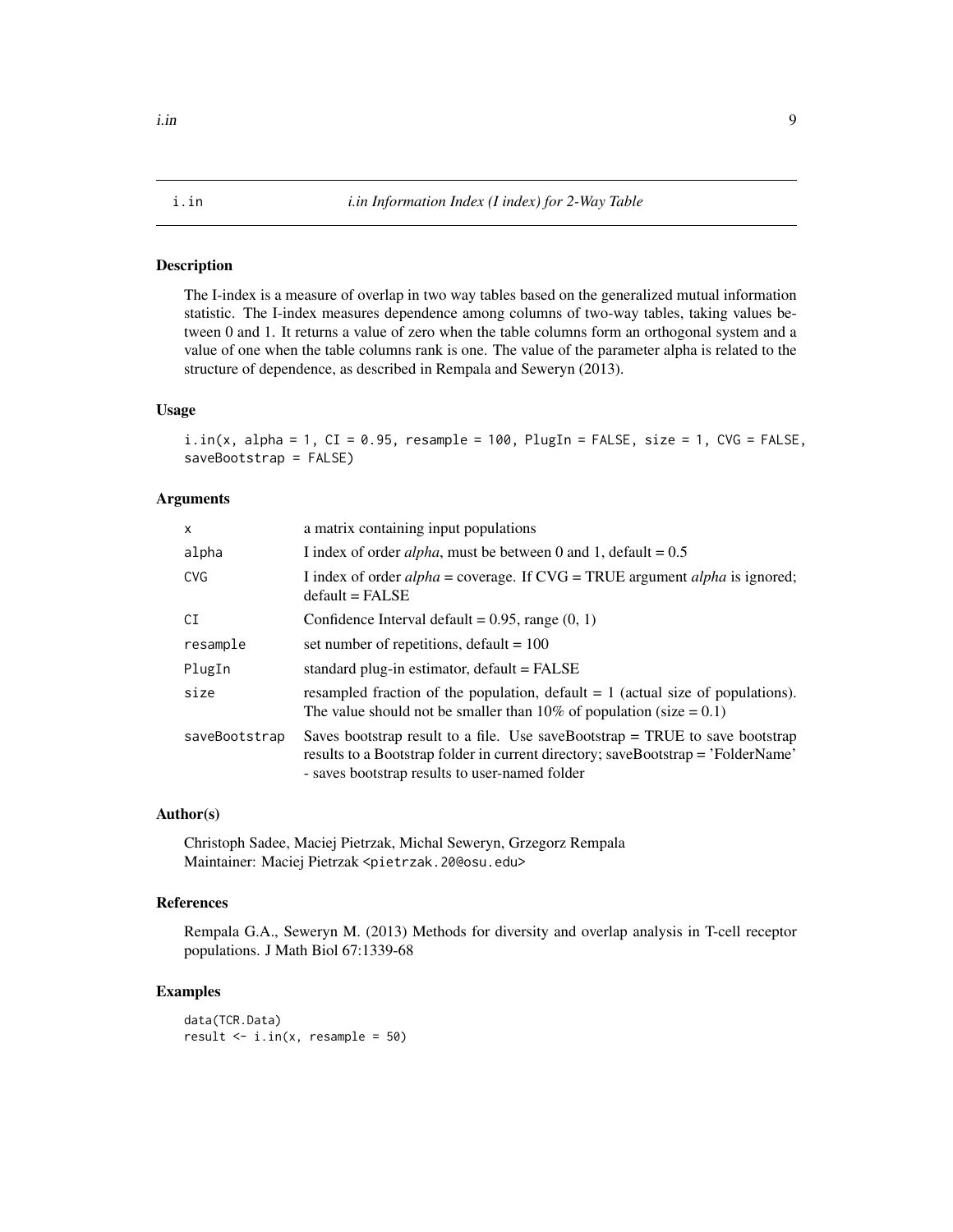<span id="page-9-1"></span><span id="page-9-0"></span>

The I-index is a measure of overlap in two way tables based on the generalized mutual information statistic. This function implements a special case of table with two columns only. In general, the I-index measures dependence in any two-way tables, taking values between 0 and 1. It returns a value of zero when the table columns form an orthogonal system and a value of one when the table columns rank is one. The value of the parameter alpha is related to the structure of dependence, as described in Rempala and Seweryn (2013).

### Usage

 $i.$ inp(x, alpha = 1, CI = 0.95, resample = 100, graph = FALSE, csv\_output = FALSE, PlugIn = FALSE, size = 1, CVG = FALSE, saveBootstrap = FALSE)

#### Arguments

| $\mathsf{x}$  | a matrix containing input populations                                                                                                                                                                                |
|---------------|----------------------------------------------------------------------------------------------------------------------------------------------------------------------------------------------------------------------|
| alpha         | I index of order $alpha < 1$ puts more weight on the rare species and the I Index<br>of order <i>alpha</i> > 1 puts more weight on the abundant ones, default = 1                                                    |
| <b>CVG</b>    | I index of order $alpha =$ coverage. If $CVG = TRUE$ argument $alpha$ is ignored;<br>$default = FALSE$                                                                                                               |
| CI            | Confidence Interval default = $0.95$ , range $(0, 1)$                                                                                                                                                                |
| resample      | set number of repetitions, default = $100$                                                                                                                                                                           |
| graph         | default = FALSE, plot the results of hierarchical clustering of pairwise analysis<br>of I Index; graph = 'fileName' user-defined output file name                                                                    |
| csv_output    | save the result of the analysis as .CSV file, $default = FALSE$ ; $csv_output = 'fileName'$<br>user-defined output file name                                                                                         |
| PlugIn        | standard plug-in estimator, default = FALSE                                                                                                                                                                          |
| size          | resampled fraction of the population, default $= 1$ (actual size of populations).<br>The value should not be smaller than 10% of population (size $= 0.1$ )                                                          |
| saveBootstrap | Saves bootstrap result to a file. Use saveBootstrap $=$ TRUE to save bootstrap<br>results to a Bootstrap folder in current directory; saveBootstrap = 'FolderName'<br>- saves bootstrap results to user-named folder |
|               |                                                                                                                                                                                                                      |

#### Author(s)

Christoph Sadee, Maciej Pietrzak, Michal Seweryn, Grzegorz Rempala Maintainer: Maciej Pietrzak <pietrzak.20@osu.edu>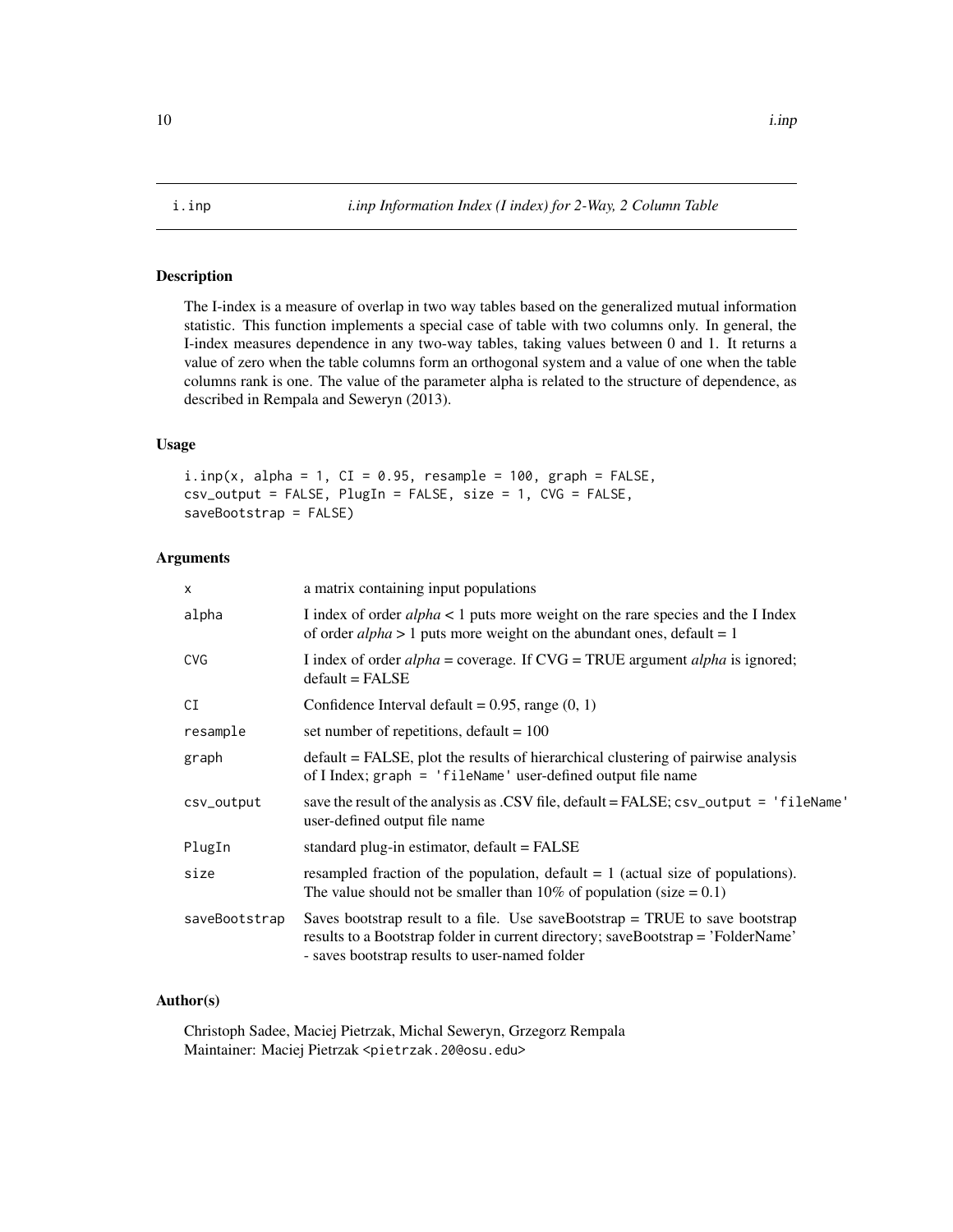<span id="page-10-0"></span>Rempala G.A., Seweryn M. (2013) Methods for diversity and overlap analysis in T-cell receptor populations. J Math Biol 67:1339-68

#### Examples

data(TCR.Data) result  $\leq i$ . inp(x, resample = 25)

<span id="page-10-1"></span>ji *ji Jaccard Index*

#### Description

The Jaccard similarity (overlap) index measures the size of the intersection of two populations relative to size of their union. It varies between zero (no overlap) and one (perfect overlap). The Jaccard Index is closely related the Sorensen (implemented in function [li](#page-11-1)) and the Dice indices which are widely used in both the ecological and immunological literature (see, Rempala and Seweryn 2013).

#### Usage

 $ji(x, CI = 0.95, resample = 100, graph = FALSE, csv_output = FALSE,$ PlugIn = FALSE, size = 1, saveBootstrap = FALSE)

#### Arguments

| $\times$      | a matrix containing input populations                                                                                                                                                                                |
|---------------|----------------------------------------------------------------------------------------------------------------------------------------------------------------------------------------------------------------------|
| CI            | Confidence Interval default = $0.95$ , range $(0, 1)$                                                                                                                                                                |
| resample      | set number of repetitions, default = $100$                                                                                                                                                                           |
| graph         | default = FALSE, plot the results of hierarchical clustering of pairwise analysis<br>of Jaccard Index; graph = 'fileName' user-defined output file name                                                              |
| csv_output    | save the result of the analysis as .CSV file, default = FALSE; csv_output = 'fileName'<br>user-defined output file name                                                                                              |
| PlugIn        | standard plug-in estimator, $default = FALSE$                                                                                                                                                                        |
| size          | resampled fraction of the population, default $= 1$ (actual size of populations).<br>The value should not be smaller than 10% of population (size $= 0.1$ )                                                          |
| saveBootstrap | Saves bootstrap result to a file. Use saveBootstrap $=$ TRUE to save bootstrap<br>results to a Bootstrap folder in current directory; saveBootstrap = 'FolderName'<br>- saves bootstrap results to user-named folder |

#### Author(s)

Christoph Sadee, Maciej Pietrzak, Michal Seweryn, Grzegorz Rempala Maintainer: Maciej Pietrzak <pietrzak.20@osu.edu>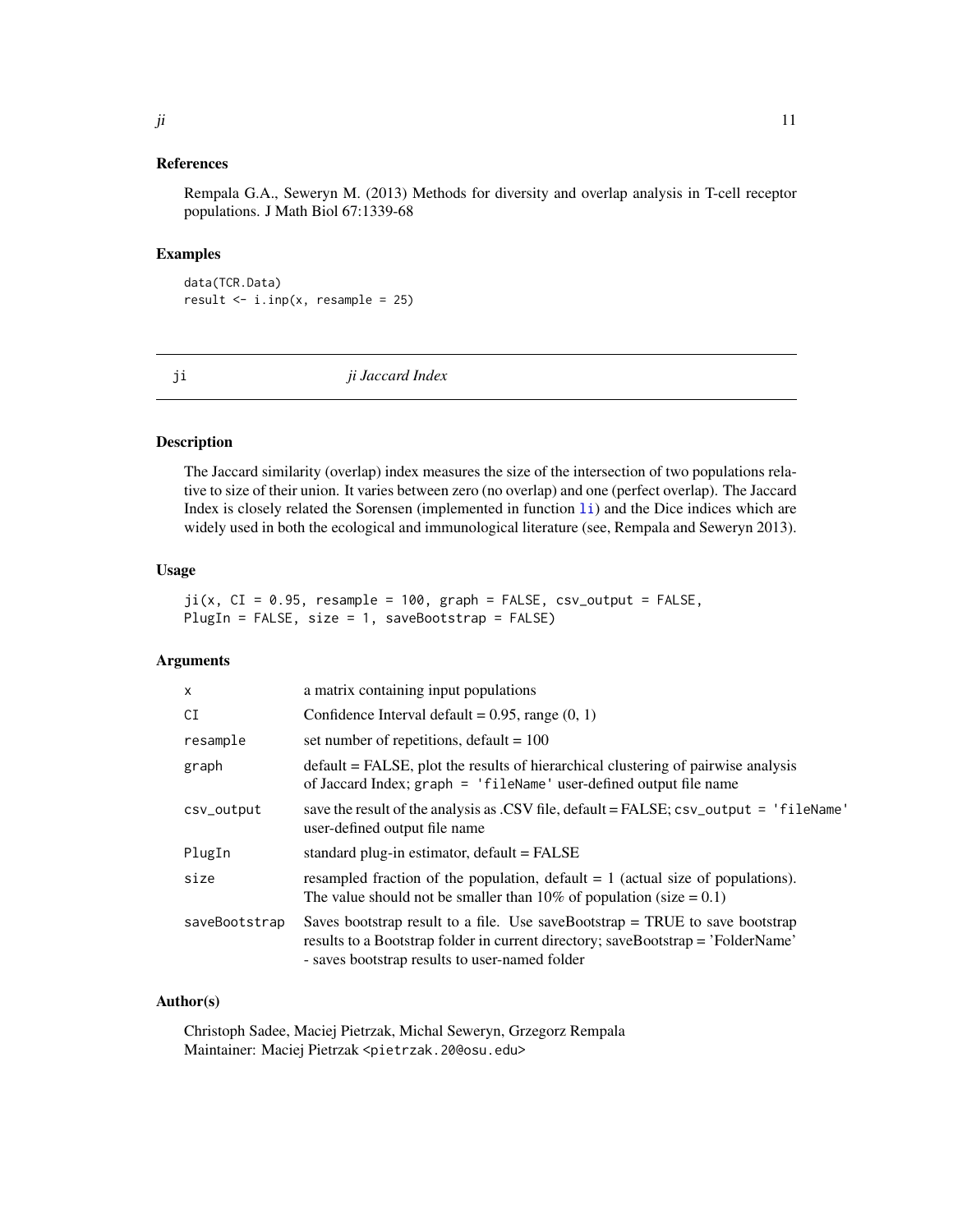<span id="page-11-0"></span>Rempala G.A., Seweryn M. (2013) Methods for diversity and overlap analysis in T-cell receptor populations. J Math Biol 67:1339-68

#### Examples

data(TCR.Data) result  $\le$  ji(x, resample = 50)

<span id="page-11-1"></span>li *li Sorensen Index*

#### Description

The Sorensen similarity (overlap) index measures the overlap between two populations by taking the ratio of the number of species shared between the two populations, relative to the number of species in both populations. The index varies between zero (no overlap) and one (perfect overlap). It is closely related to the Jaccard index of similarity (implemented in function [ji](#page-10-1)).

#### Usage

 $li(x, CI = 0.95, resample = 100, graph = FALSE, csv_output = FALSE,$ PlugIn = FALSE, size = 1, saveBootstrap = FALSE)

#### Arguments

| X             | a matrix containing input populations                                                                                                                                                                                |
|---------------|----------------------------------------------------------------------------------------------------------------------------------------------------------------------------------------------------------------------|
| CI            | Confidence Interval default = $0.95$ , range $(0, 1)$                                                                                                                                                                |
| resample      | set number of repetitions, default = $100$                                                                                                                                                                           |
| graph         | default = FALSE, plot the results of hierarchical clustering of pairwise analysis<br>of Sorensen Index; graph = 'fileName' user-defined output file name                                                             |
| csv_output    | save the result of the analysis as .CSV file, default = FALSE; csv_output = 'fileName'<br>user-defined output file name                                                                                              |
| PlugIn        | standard plug-in estimator, default = FALSE                                                                                                                                                                          |
| size          | resampled fraction of the population, default $= 1$ (actual size of populations).<br>The value should not be smaller than 10% of population (size $= 0.1$ )                                                          |
| saveBootstrap | Saves bootstrap result to a file. Use saveBootstrap $=$ TRUE to save bootstrap<br>results to a Bootstrap folder in current directory; saveBootstrap = 'FolderName'<br>- saves bootstrap results to user-named folder |

#### Author(s)

Christoph Sadee, Maciej Pietrzak, Michal Seweryn, Grzegorz Rempala Maintainer: Maciej Pietrzak <pietrzak.20@osu.edu>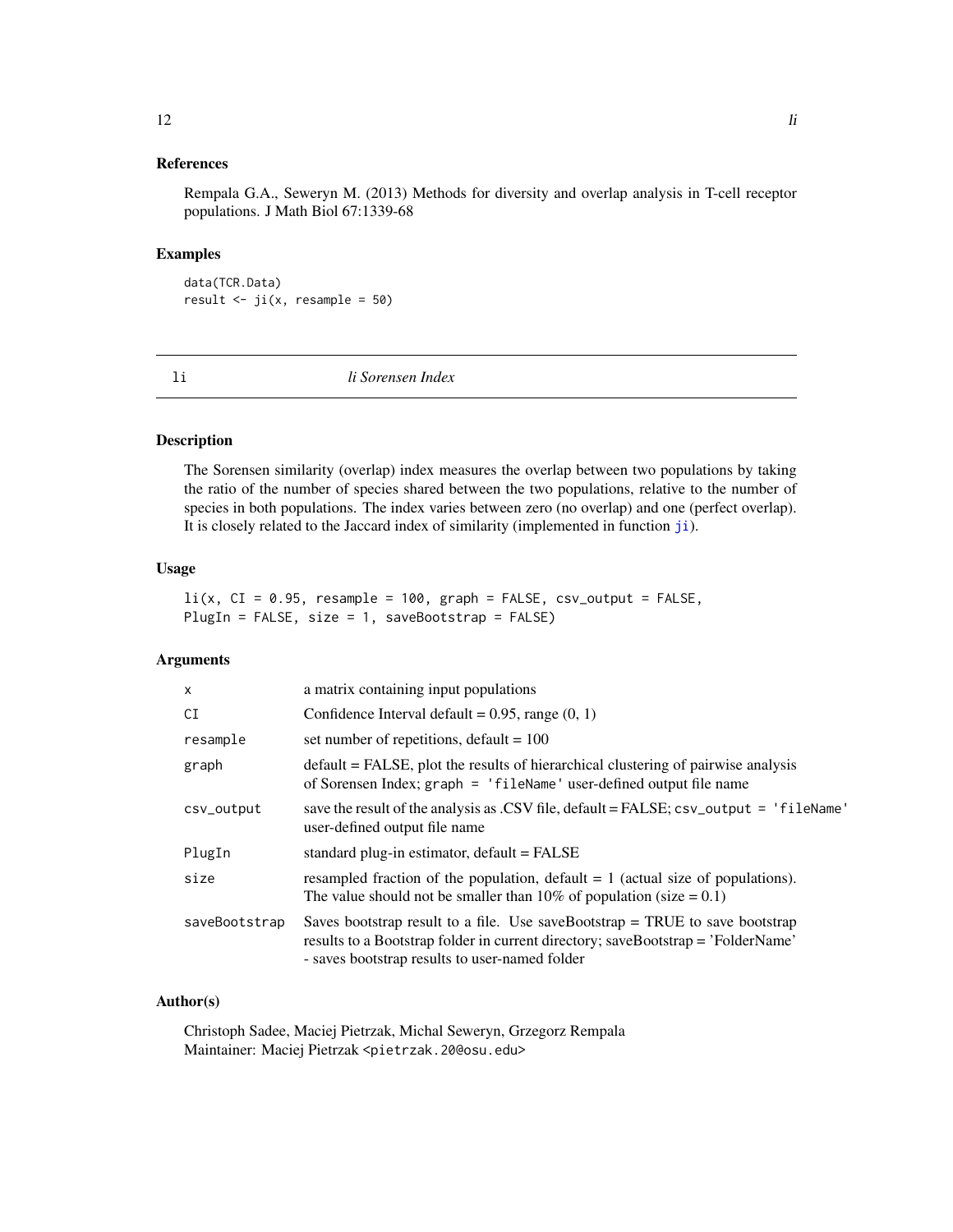Rempala G.A., Seweryn M. (2013) Methods for diversity and overlap analysis in T-cell receptor populations. J Math Biol 67:1339-68

#### Examples

data(TCR.Data) result  $\le$  li(x, resample = 50)

<span id="page-12-1"></span>mh *mh Morisita-Horn Index*

#### Description

The Morisita-Horn index is a popular angular overlap measure used both in ecological and immunological literature. It quantifies overlap as cosine of an angle between two standardized population vectors. It ranges between zero (no overlap) and one (perfect overlap). MH tends to be oversensitive to abundant species. For details see Rempala and Seweryn (2013) or Magurran (2005).

#### Usage

```
mh(x, CI = 0.95, resample = 100, graph = FALSE, csv_output = FALSE,PlugIn = FALSE, size = 1, saveBootstrap = FALSE)
```
#### Arguments

| $\times$      | a matrix containing input populations                                                                                                                                                                                |  |
|---------------|----------------------------------------------------------------------------------------------------------------------------------------------------------------------------------------------------------------------|--|
| CI            | Confidence Interval default = $0.95$ , range $(0, 1)$                                                                                                                                                                |  |
| resample      | set number of repetitions, default = $100$                                                                                                                                                                           |  |
| graph         | default = FALSE, plot the results of hierarchical clustering of pairwise analysis<br>of Morisita-Horn Index; graph = 'fileName' user-defined output file name                                                        |  |
| csv_output    | save the result of the analysis as .CSV file, $default = FALSE$ ; $csv_output = 'fileName'$<br>user-defined output file name                                                                                         |  |
| PlugIn        | standard plug-in estimator, $default = FALSE$                                                                                                                                                                        |  |
| size          | resampled fraction of the population, default $= 1$ (actual size of populations).<br>The value should not be smaller than 10% of population (size $= 0.1$ )                                                          |  |
| saveBootstrap | Saves bootstrap result to a file. Use saveBootstrap $=$ TRUE to save bootstrap<br>results to a Bootstrap folder in current directory; saveBootstrap = 'FolderName'<br>- saves bootstrap results to user-named folder |  |

#### Author(s)

Christoph Sadee, Maciej Pietrzak, Michal Seweryn, Grzegorz Rempala Maintainer: Maciej Pietrzak <pietrzak.20@osu.edu>

<span id="page-12-0"></span> $m h$  13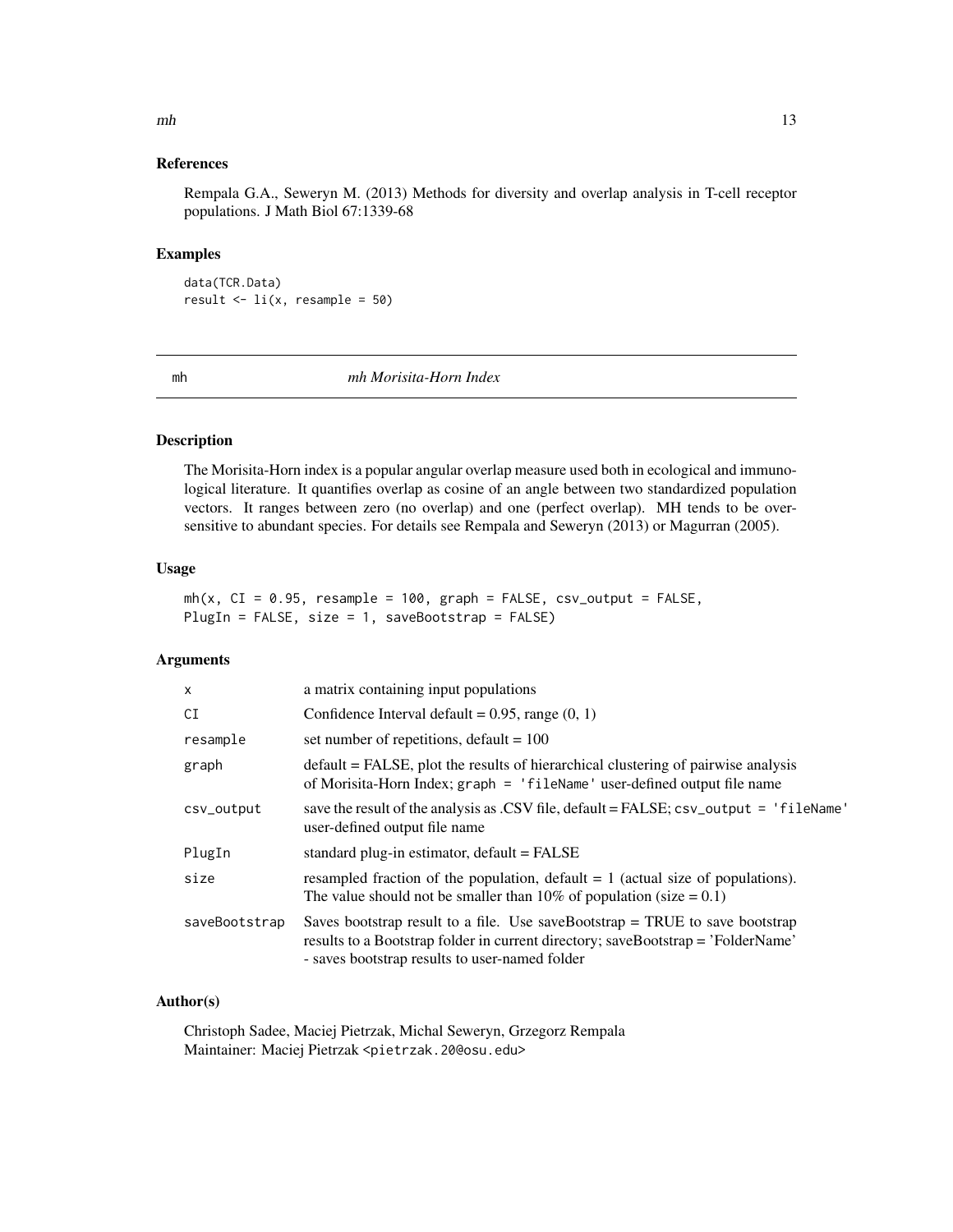<span id="page-13-0"></span>Magurran A.E. (2005) Biological diversity. Curr Biol 15:R116-8

Rempala G.A., Seweryn M. (2013) Methods for diversity and overlap analysis in T-cell receptor populations. J Math Biol 67:1339-68

#### Examples

data(TCR.Data) result <- mh(x, PlugIn = TRUE)

<span id="page-13-1"></span>pg *pg Power-Geometric Index*

#### Description

The Power Geometric (PG) index is a geometric angular overlap measure parameterized by a twodimensional vector (alpha, beta). The PG index is a generalization of the Morisita-Horn index as well as the Bhattacharyya's coefficient. It allows for increasing or decreasing the relative contribution of the rare species to the overall overlap and may be therefore used to account for the species undersampling. It quantifies overlap as cosine of an angle between two exponentially normalized population vectors. For further details and definition, see Rempala and Seweryn (2013).

#### Usage

```
pg(x, alpha = 1, beta=alpha, CI = 0.95, resample = 100, graph = FALSE,\text{csv\_output} = \text{FALSE}, \text{ PlugIn} = \text{FALSE}, \text{ size} = 1, \text{ CVG} = \text{FALSE},saveBootstrap = FALSE)
```

| $\mathsf{x}$ | a matrix containing input populations                                                                                                                                                                |  |
|--------------|------------------------------------------------------------------------------------------------------------------------------------------------------------------------------------------------------|--|
| alpha        | PG of order $alpha < 1$ puts more weight on the rare species and the I Index<br>of order $alpha > 1$ puts more weight on the abundant ones for first population,<br>$default = 1$                    |  |
| beta         | PG of order <i>beta</i> $\lt$ 1 puts more weight on the rare species and the I Index of<br>order <i>beta</i> $> 1$ puts more weight on the abundant ones for second population,<br>$default = alpha$ |  |
| <b>CVG</b>   | PG of order <i>alpha</i> or <i>beta</i> = coverage. If $CVG = TRUE$ argument <i>alpha</i> is<br>ignored; default = FALSE                                                                             |  |
| CI           | Confidence Interval default = $0.95$ , range $(0, 1)$                                                                                                                                                |  |
| resample     | number of repetitions, default = $100$                                                                                                                                                               |  |
| graph        | default = FALSE, plot the results of hierarchical clustering of pairwise analysis<br>of Power-Geometric Index; graph = 'fileName' user-defined output file name                                      |  |
| csv_output   | save the result of the analysis as .CSV file, $default = FALSE$ ; $csv_output = 'fileName'$<br>user-defined output file name                                                                         |  |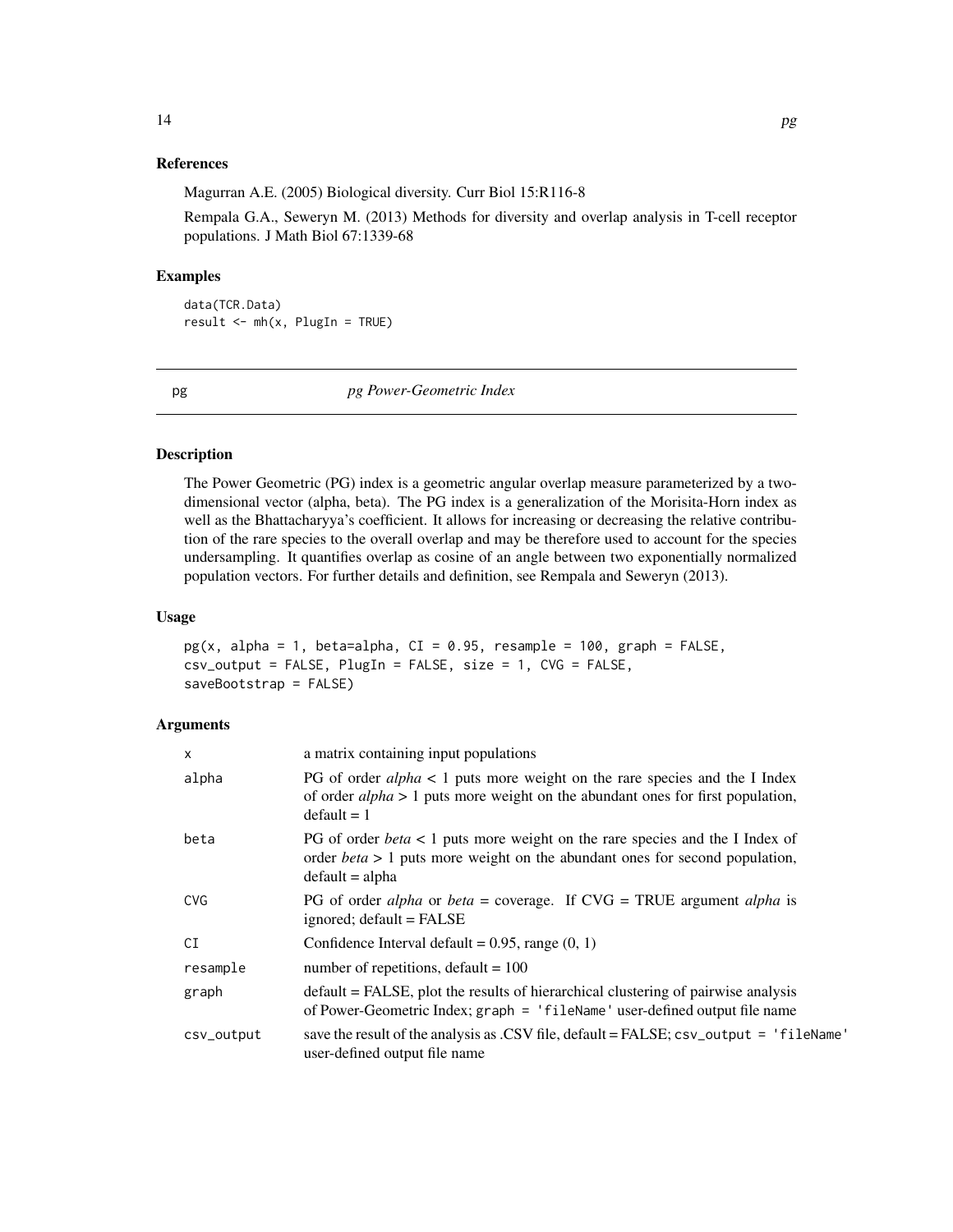<span id="page-14-0"></span>

| PlugIn        | standard plug-in estimator, $default = FALSE$                                                                                                                                                                        |
|---------------|----------------------------------------------------------------------------------------------------------------------------------------------------------------------------------------------------------------------|
| size          | resampled fraction of the population, default $= 1$ (actual size of populations).<br>The value should not be smaller than 10% of population (size $= 0.1$ )                                                          |
| saveBootstrap | Saves bootstrap result to a file. Use saveBootstrap $=$ TRUE to save bootstrap<br>results to a Bootstrap folder in current directory; saveBootstrap = 'FolderName'<br>- saves bootstrap results to user-named folder |

#### Author(s)

Christoph Sadee, Maciej Pietrzak, Michal Seweryn, Grzegorz Rempala Maintainer: Maciej Pietrzak <pietrzak.20@osu.edu>

#### References

Rempala G.A., Seweryn M. (2013) Methods for diversity and overlap analysis in T-cell receptor populations. J Math Biol 67:1339-68

#### Examples

data(TCR.Data) result  $\leq -pg(x,$  resample = 20)

<span id="page-14-1"></span>

pg.ht *pg.ht Power-Geometric Index with the Horvitz-Thompson Correction*

#### Description

The Horvitz-Thompson corrected version of the Power Geometric (PG) index (see help for [pg](#page-13-1)). The PG index is a generalization of the Morisita-Horn index as well as the Bhattacharyya's coefficient. It quantifies overlap as cosine of an angle between two exponentially normalized population vectors. For further details and definitions, see Rempala and Seweryn (2013).

#### Usage

```
pg.ht(x, alpha = 1, beta=alpha, CI = 0.95, resample = 100, graph = FALSE,
csv_output = FALSE, PlugIn = FALSE, size = 1, CVG = FALSE, saveBootstrap = FALSE)
```

| x     | a matrix containing input populations                                                                                                                                                            |
|-------|--------------------------------------------------------------------------------------------------------------------------------------------------------------------------------------------------|
| alpha | PG of order $alpha < 1$ puts more weight on the rare species and the I Index<br>of order $alpha > 1$ puts more weight on the abundant ones for first population,<br>$default = 1$                |
| beta  | PG of order <i>beta</i> < 1 puts more weight on the rare species and the I Index of<br>order <i>beta</i> $> 1$ puts more weight on the abundant ones for second population,<br>$default = alpha$ |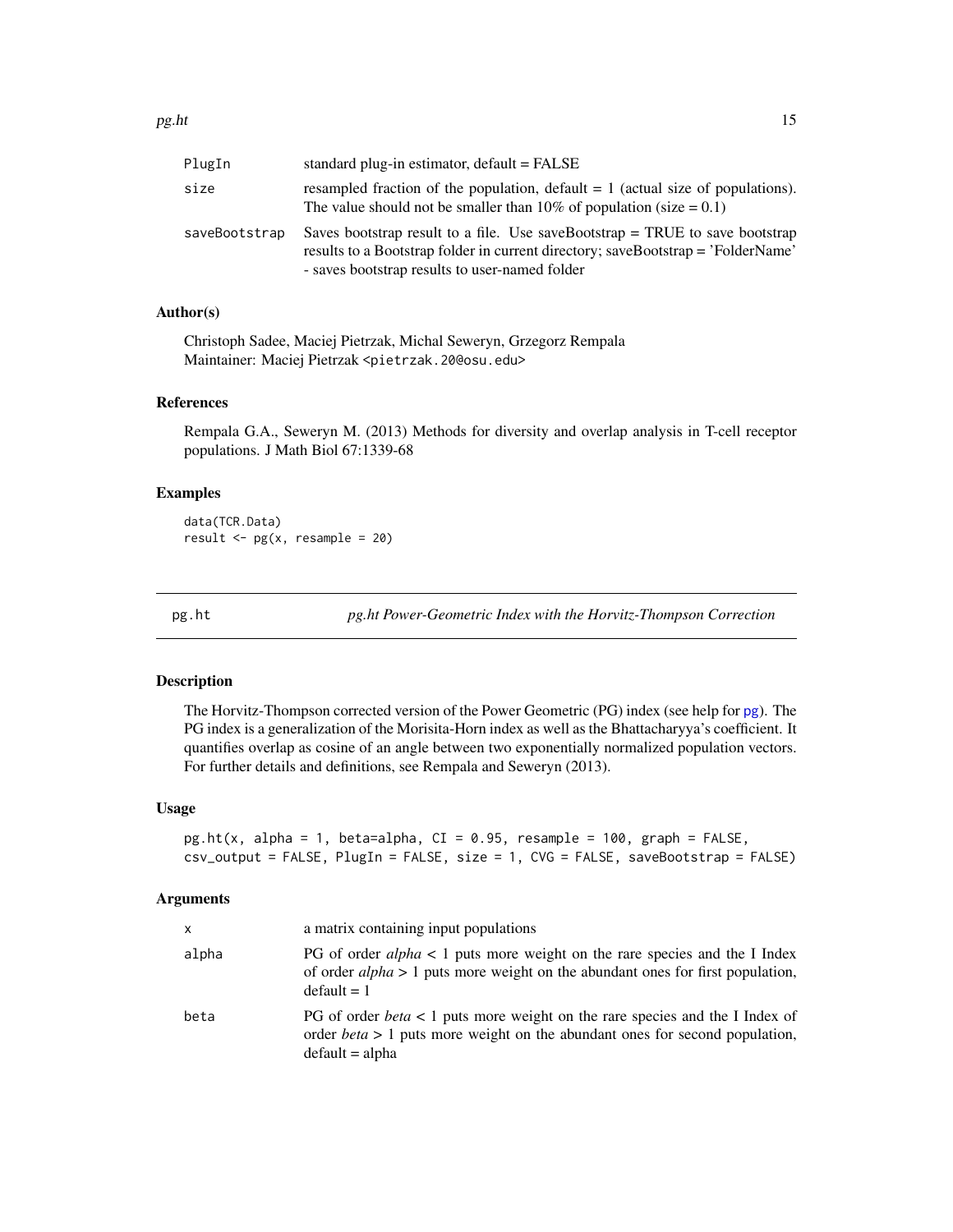<span id="page-15-0"></span>

| <b>CVG</b>    | PG of order <i>alpha</i> or <i>beta</i> = coverage. If $CVG = TRUE$ argument <i>alpha</i> is<br>ignored; default = FALSE                                                                                             |  |  |
|---------------|----------------------------------------------------------------------------------------------------------------------------------------------------------------------------------------------------------------------|--|--|
| CI            | Confidence Interval default = $0.95$ , range $(0, 1)$                                                                                                                                                                |  |  |
| resample      | set number of repetitions, default $= 100$                                                                                                                                                                           |  |  |
| graph         | default = FALSE, plot the results of hierarchical clustering of pairwise analysis<br>of Power-Geometric Index, graph = 'fileName' user-defined output file name                                                      |  |  |
| csv_output    | save the result of the analysis as .CSV file, default = FALSE; csv_output = 'fileName'<br>user-defined output file name                                                                                              |  |  |
| PlugIn        | standard plug-in estimator, default = FALSE                                                                                                                                                                          |  |  |
| size          | resampled fraction of the population, default $= 1$ (actual size of populations).<br>The value should not be smaller than 10% of population (size $= 0.1$ )                                                          |  |  |
| saveBootstrap | Saves bootstrap result to a file. Use saveBootstrap $=$ TRUE to save bootstrap<br>results to a Bootstrap folder in current directory; saveBootstrap = 'FolderName'<br>- saves bootstrap results to user-named folder |  |  |

#### Author(s)

Christoph Sadee, Maciej Pietrzak, Michal Seweryn, Grzegorz Rempala Maintainer: Maciej Pietrzak <pietrzak.20@osu.edu>

#### References

Rempala G.A., Seweryn M. (2013) Methods for diversity and overlap analysis in T-cell receptor populations. J Math Biol 67:1339-68

#### Examples

data(TCR.Data) result <- pg.ht(x, PlugIn = TRUE)

<span id="page-15-1"></span>

rd *rd Renyi's Divergence*

#### Description

The Renyi divergence (RD) is a measure of similarity between two discrete probability distributions. The Renyi divergence is non-negative, not symmetric, and is not defined when there is no common support between two distributions RD is parameterized by a single non-negative parameter which may be used to adjust the relative contributions of small and large probabilities to its overall value. RD is a generalization of the Kullback-Leibler divergence. For details, see Rempala and Seweryn (2013).

#### Usage

```
rd(x, alpha = 0.5, CI = 0.95, resample = 100, graph = FALSE, csv_output = FALSE,
PlugIn = FALSE, size = 1, CVG = FALSE, saveBootstrap = FALSE)
```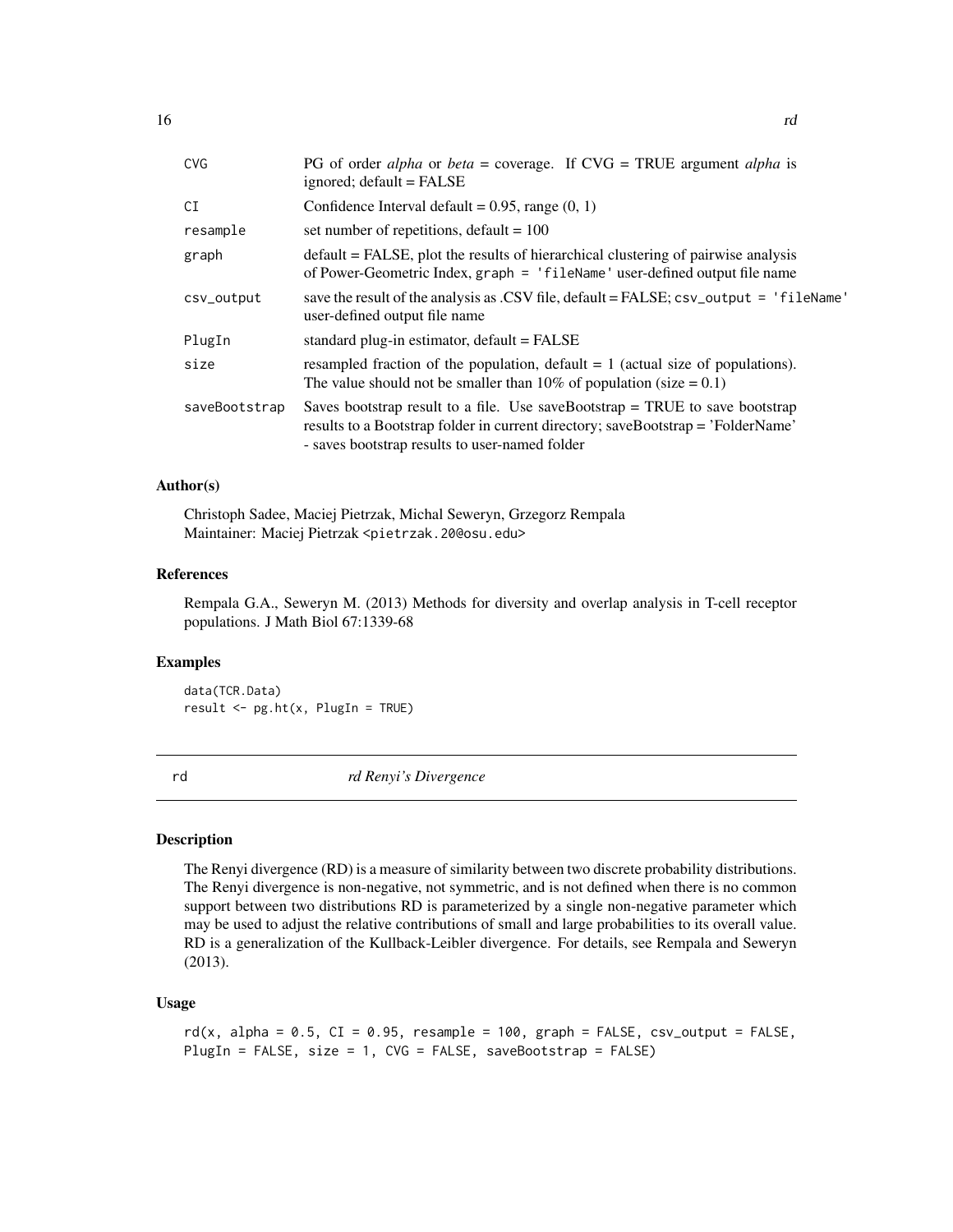### <span id="page-16-0"></span>Arguments

| $\times$      | a matrix containing input populations                                                                                                                                                                                |  |
|---------------|----------------------------------------------------------------------------------------------------------------------------------------------------------------------------------------------------------------------|--|
| alpha         | Renyi's Divergence index of order $alpha < 1$ puts more weight on the rare<br>species and the I Index of order $alpha > 1$ puts more weight on the abundant<br>ones, default $= 1$                                   |  |
| <b>CVG</b>    | Renyi's Divergence index of order <i>alpha</i> = coverage. If CVG = TRUE argument<br>$alpha$ is ignored; default = FALSE                                                                                             |  |
| CI            | Confidence Interval default = $0.95$ , range $(0, 1)$                                                                                                                                                                |  |
| resample      | number of repetitions, default = $100$                                                                                                                                                                               |  |
| graph         | default = FALSE, plots the results of hierarchical clustering of pairwise analysis<br>of Renyi's Divergence; graph = 'fileName' user-defined output file name                                                        |  |
| csv_output    | save the result of the analysis as .CSV file, default = FALSE; csv_output = 'fileName'<br>user-defined output file name                                                                                              |  |
| PlugIn        | standard plug-in estimator, default = FALSE                                                                                                                                                                          |  |
| size          | resampled fraction of the population, default $= 1$ (actual size of populations).<br>The value should not be smaller than 10% of population (size $= 0.1$ )                                                          |  |
| saveBootstrap | Saves bootstrap result to a file. Use saveBootstrap $=$ TRUE to save bootstrap<br>results to a Bootstrap folder in current directory; saveBootstrap = 'FolderName'<br>- saves bootstrap results to user-named folder |  |

#### Author(s)

Christoph Sadee, Maciej Pietrzak, Michal Seweryn, Grzegorz Rempala Maintainer: Maciej Pietrzak <pietrzak.20@osu.edu>

#### References

Rempala G.A., Seweryn M. (2013) Methods for diversity and overlap analysis in T-cell receptor populations. J Math Biol 67:1339-68

#### Examples

data(TCR.Data) result  $\leq$  rd(x, resample = 25, alpha=0.5)

<span id="page-16-1"></span>

| ×<br>۰,<br>$\sim$ | ۰. |  |
|-------------------|----|--|
|                   |    |  |

srd *srd Symmetrized Renyi's Divergence*

#### Description

The symmetrized Renyi divergence (RD) is a measure of similarity between two discrete probability distributions which is non negative and symmetric. For details, see the description of function [rd](#page-15-1) or Rempala and Seweryn (2013).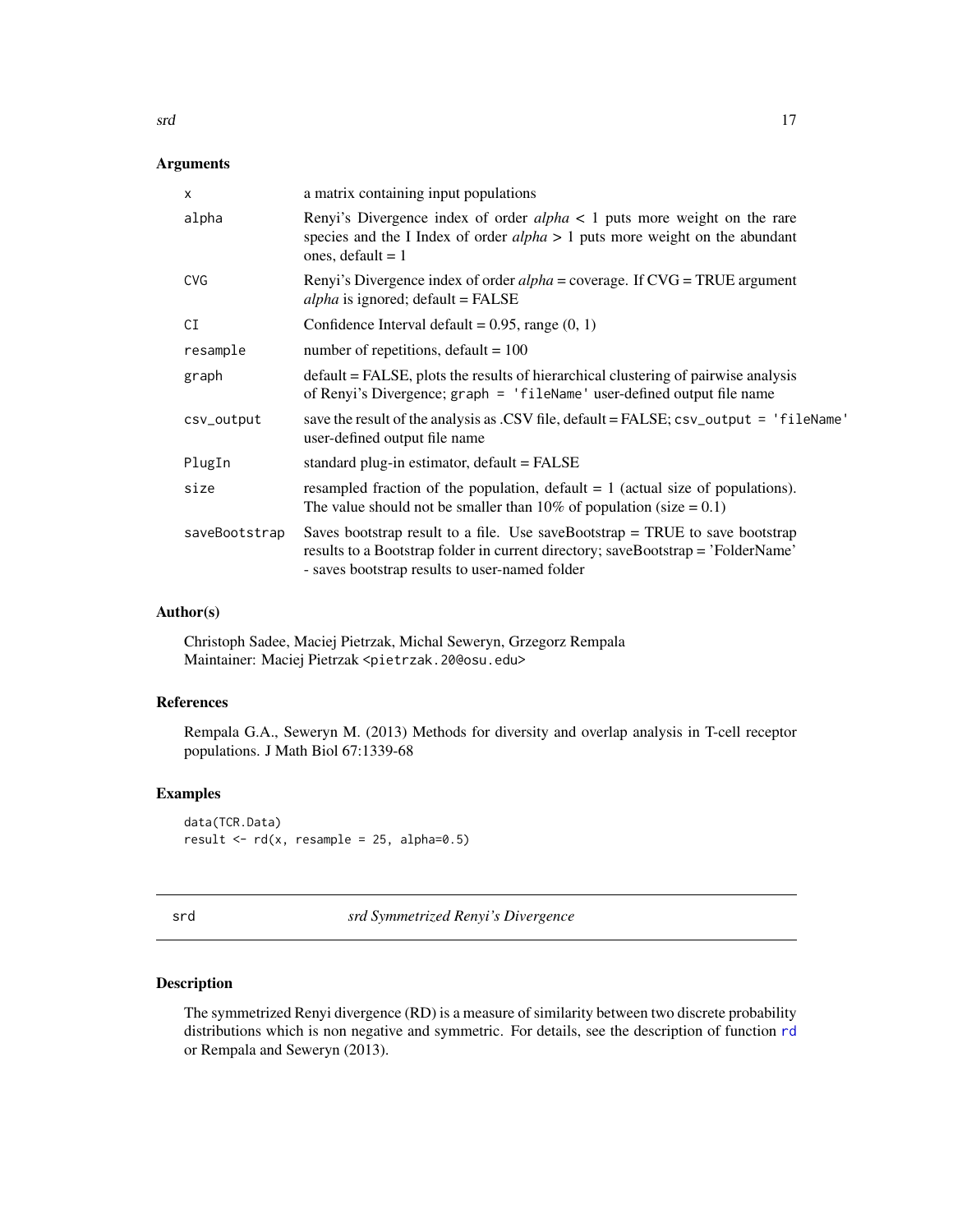#### Usage

```
srd(x, alpha = 0.5, CI = 0.95, resample = 100, graph = FALSE, csv_output = FALSE,PlugIn = FALSE, size = 1, CVG = FALSE, saveBootstrap = FALSE)
```
#### Arguments

| X             | a matrix containing input populations                                                                                                                                                                                |  |
|---------------|----------------------------------------------------------------------------------------------------------------------------------------------------------------------------------------------------------------------|--|
| alpha         | Renyi's Divergence index of order <i>alpha</i> must be between 0 and 1, default = $0.5$                                                                                                                              |  |
| <b>CVG</b>    | Renyi's Divergence index of order $alpha = \text{coverage}$ . If $\text{CVG} = \text{TRUE}$ argument<br>$alpha$ is ignored; default = FALSE                                                                          |  |
| CI            | Confidence Interval default = $0.95$ , range $(0, 1)$                                                                                                                                                                |  |
| resample      | number of repetitions, default = $100$                                                                                                                                                                               |  |
| graph         | default = FALSE, plots the results of hierarchical clustering of pairwise analysis<br>of Renyi's Divergence; graph = 'fileName' user-defined output file name                                                        |  |
| csv_output    | save the result of the analysis as .CSV file, default = FALSE; csv_output = 'fileName'<br>user-defined output file name                                                                                              |  |
| PlugIn        | standard plug-in estimator, $default = FALSE$                                                                                                                                                                        |  |
| size          | resampled fraction of the population, default $= 1$ (actual size of populations).<br>The value should not be smaller than 10% of population (size $= 0.1$ )                                                          |  |
| saveBootstrap | Saves bootstrap result to a file. Use saveBootstrap $=$ TRUE to save bootstrap<br>results to a Bootstrap folder in current directory; saveBootstrap = 'FolderName'<br>- saves bootstrap results to user-named folder |  |

#### Author(s)

Christoph Sadee, Maciej Pietrzak, Michal Seweryn, Grzegorz Rempala Maintainer: Maciej Pietrzak <pietrzak.20@osu.edu>

#### References

Rempala G.A., Seweryn M. (2013) Methods for diversity and overlap analysis in T-cell receptor populations. J Math Biol 67:1339-68

#### Examples

```
data(TCR.Data)
result \le srd(x, resample = 20, alpha=0.5)
```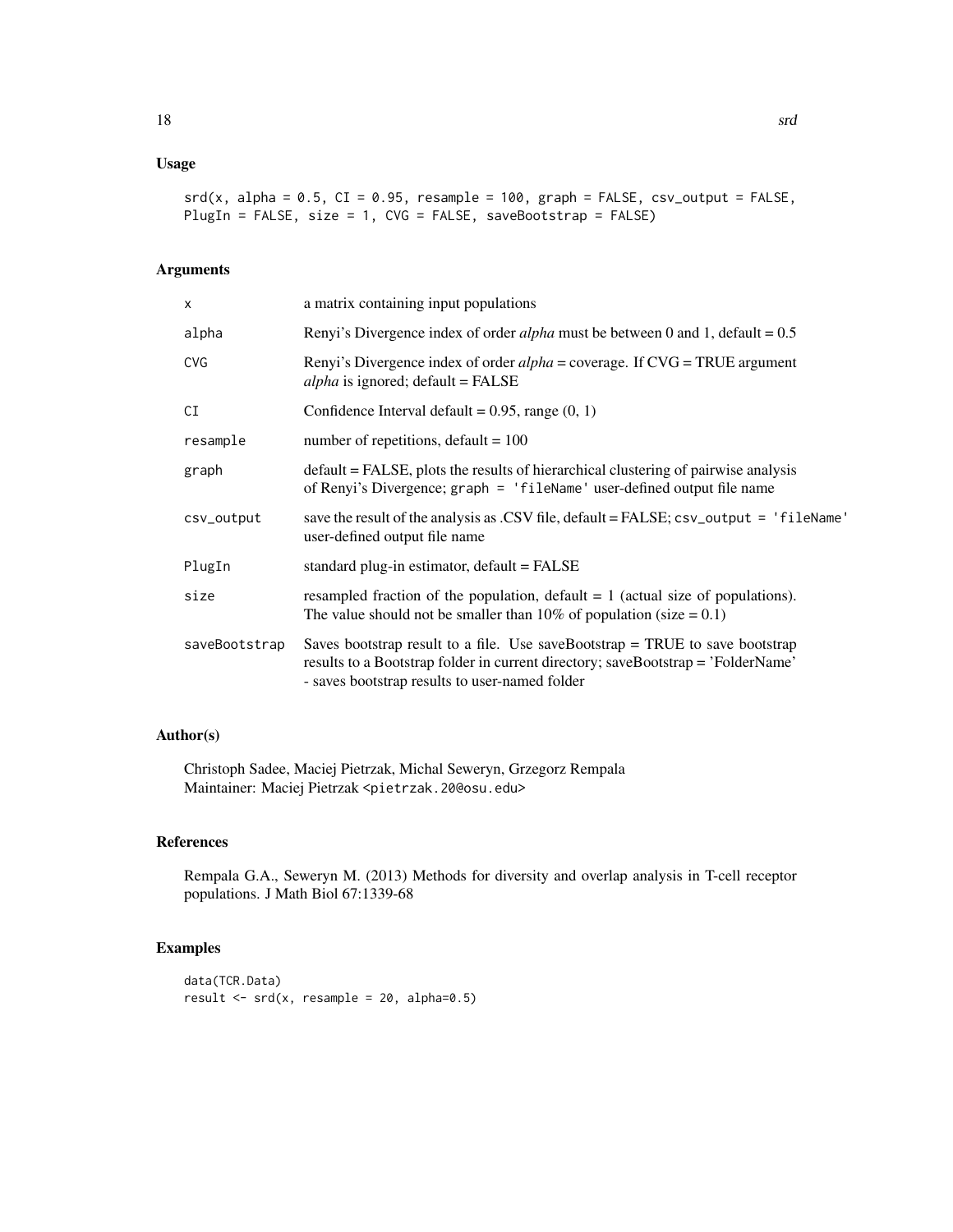<span id="page-18-0"></span>

T-cell receptor repertoires sequenced using Ion Torrent technology. Dataset contains receptors found in four different organs, each with two functional populations (naive and regulatory (Treg)). Cells are isolated from colon (Col), peripheral lymph nodes (PLN), mesenteric lymph nodes (MLN) and thymus (Thym). TCR populations data are stored in a matrix (object named x). Each column of x contains sequenced counts of specific TCR variants in given organ population x.

#### References

Cebula A., Seweryn M., Rempala G.A., Pabla S.S., McIndoe R.A., Denning T.L., Bry L., Kraj P., Kisielow P., Ignatowicz L. (2013) Thymus-derived regulatory T cells contribute to tolerance to commensal microbiota. Nature 497:258-62

#### Examples

data(TCR.Data) head(x)

x *Example dataset for divo package*

#### Description

T-cell receptor repertoires sequenced using Ion Torrent technology. Dataset contains receptors found in four different organs, each with two functional populations (naive and regulatory (Treg)). Cells are isolated from colon (Col), peripheral lymph nodes (PLN), mesenteric lymph nodes (MLN) and thymus (Thym). TCR populations data are stored in a matrix (object named x). Each column of x contains sequenced counts of specific TCR variants in given organ population x

#### References

Cebula A., Seweryn M., Rempala G.A., Pabla S.S., McIndoe R.A., Denning T.L., Bry L., Kraj P., Kisielow P., Ignatowicz L. (2013) Thymus-derived regulatory T cells contribute to tolerance to commensal microbiota. Nature 497:258-62

#### Examples

data(TCR.Data) head(x)